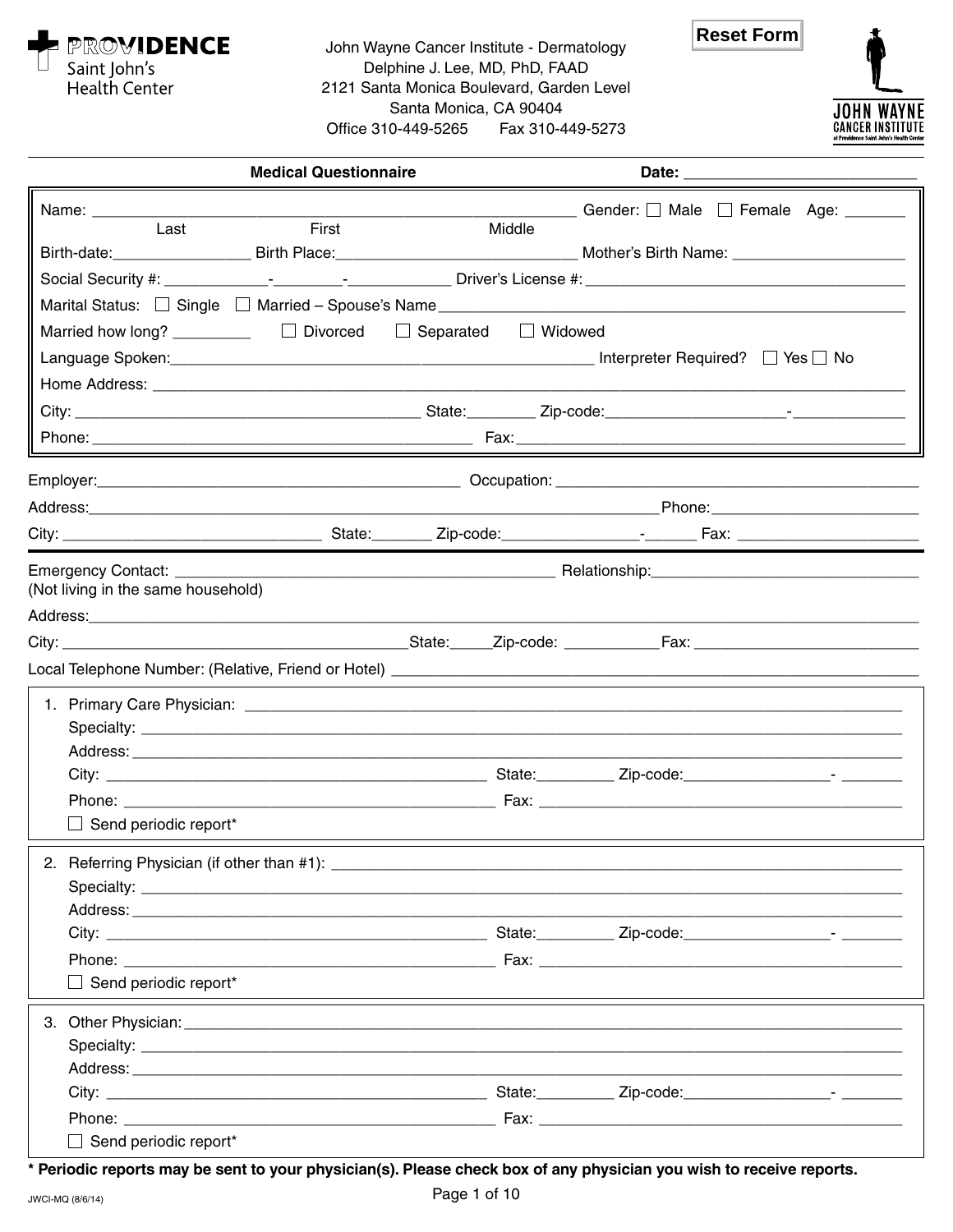| Patient Name: |  |  |
|---------------|--|--|
|               |  |  |

Height: \_\_\_\_\_\_\_\_\_\_\_\_\_\_ Weight: \_\_\_\_\_\_\_\_\_\_\_\_\_

# **Allergies**

| Category      | Yes | No | $Do$ Not<br>Know | List Specific item (for example,<br>sulfa, eggs, dust mites) | What happens (for example,<br>rash, swelling, itchy eyes)? |
|---------------|-----|----|------------------|--------------------------------------------------------------|------------------------------------------------------------|
| <b>Drugs</b>  |     |    | ×                |                                                              |                                                            |
| Food          |     |    |                  |                                                              |                                                            |
| Environmental |     |    |                  |                                                              |                                                            |

# **Present Illness**

Please describe in your own words the date of onset of your illness, symptoms & treatment.

How long have you had symptoms? Are they constant or do they come and go?

What makes it worse?

Has anything made it better?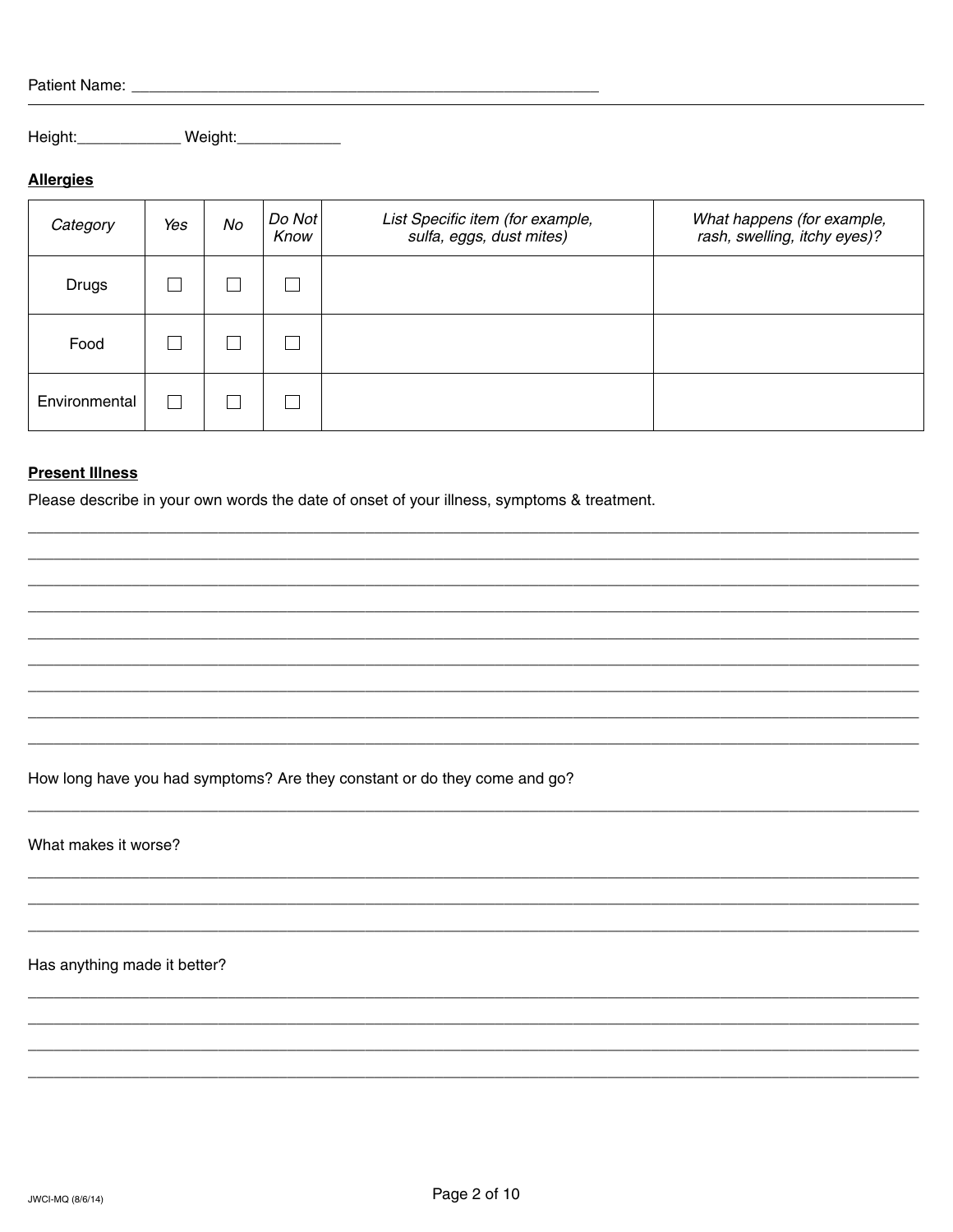Please indicate if you have had or currently are experiencing any of the following. If you are not sure, please mark "Do Not Know" and we will be happy to assist you during your scheduled visit.

# **GENERAL**

|    | Condition                          | Yes | No | Do Not<br>Know |
|----|------------------------------------|-----|----|----------------|
| ι. | Fever / Chills                     |     |    |                |
| 2. | Swollen or enlarged (lymph) glands |     |    |                |
| 3. | Weight Changes (loss or gain)      |     |    |                |
| 4. | Night sweats (soaking the sheets)  |     |    |                |
| 5. | Fatigue                            |     |    |                |
| 6. | Insomnia                           |     |    |                |
| 7. | Loss of appetite                   |     |    |                |

#### **SKIN**

|    | Condition              | Yes | No | $Do$ Not<br>Know |
|----|------------------------|-----|----|------------------|
|    | New or Changing moles  |     |    |                  |
| 2. | <b>Birthmarks</b>      |     |    |                  |
| З. | New rashes             |     |    |                  |
| 4. | Sensitivity to the sun |     |    |                  |

# **HEAD, EYES, EARS, NOSE, THROAT – (HEENT)**

|                | Condition                                  | Yes | <b>No</b> | Do Not<br>Know |
|----------------|--------------------------------------------|-----|-----------|----------------|
| $\mathbf{1}$ . | Headaches                                  |     |           |                |
| 2.             | Dizziness or fainting spells               |     |           |                |
| 3.             | Vision problems / double or blurred vision |     |           |                |
| 4.             | Problems with hearing                      |     |           |                |
| 5.             | Sinus trouble                              |     |           |                |
| 6.             | Nose bleeding                              |     |           |                |
| 7.             | Sore tongue                                |     |           |                |
| 8.             | <b>Bleeding gums</b>                       |     |           |                |
| 9.             | Unusual trouble with teeth                 |     |           |                |
| 10.            | Recent cold or sore throat                 |     |           |                |
| 11.            | Itchy eyes, itchy nose (Allergies)         |     |           |                |
| 12.            | Dry eyes, Dry mouth                        |     |           |                |

### **ENDOCRINE**

|    | Condition                | Yes | No | $Do$ Not<br>Know |
|----|--------------------------|-----|----|------------------|
|    | <b>Thyroid Problems</b>  |     |    |                  |
| っ  | Heat or cold intolerance |     |    |                  |
| 3. | Changes in hair or nails |     |    |                  |
| 4. | Changes in skin texture  |     |    |                  |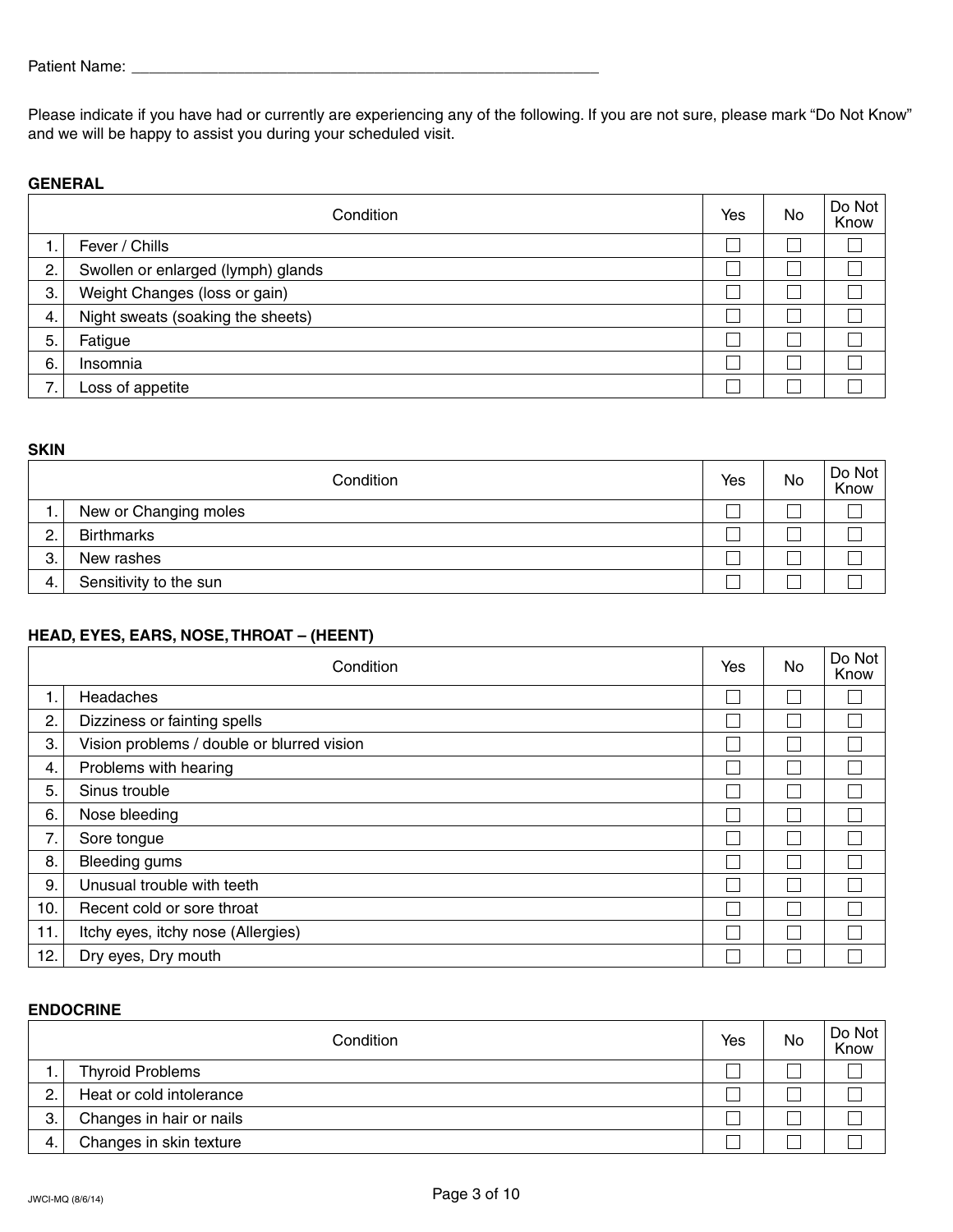# **HEART**

|    | Condition                                | Yes | No | Do Not<br>Know |
|----|------------------------------------------|-----|----|----------------|
| ι. | Heart problems                           |     |    |                |
| 2. | Bruise easily or bleed easily            |     |    |                |
| 3. | High blood pressure                      |     |    |                |
| 4. | Pressure in chest                        |     |    |                |
| 5. | Undue shortness in breath (day or night) |     |    |                |
| 6. | <b>Ankle Swelling</b>                    |     |    |                |
| 7. | Pain in legs while walking               |     |    |                |
| 8. | Have you ever had a blood transfusion    |     |    |                |

# **PULMONARY**

|    | Condition                                      | Yes | No | $Do$ Not<br>Know |
|----|------------------------------------------------|-----|----|------------------|
| ι. | Chronic cough, coughed up blood                |     |    |                  |
| 2. | Do you have the date of your last chest x-ray? |     |    |                  |
| 3. | Soaking sweats                                 |     |    |                  |
| 4. | Exposure to TB                                 |     |    |                  |
| 5. | History of a positive TB test (PPD)?           |     |    |                  |
| 6. | Asthma                                         |     |    |                  |

# **GASTROINTESTINAL**

|     | Condition                              | Yes | No | Do Not<br>Know |
|-----|----------------------------------------|-----|----|----------------|
| 1.  | Abdominal pain                         |     |    |                |
| 2.  | Difficulty swallowing                  |     |    |                |
| 3.  | Nausea or vomiting                     |     |    |                |
| 4.  | Frequent bowel movements               |     |    |                |
| 5.  | Constipation                           |     |    |                |
| 6.  | Recent change in bowel movements       |     |    |                |
| 7.  | <b>Black bowel movements</b>           |     |    |                |
| 8.  | Blood in stools                        |     |    |                |
| 9.  | Jaundice                               |     |    |                |
| 10. | History of hepatitis?                  |     |    |                |
| 11. | Sensitivity to Gluten?                 |     |    |                |
| 12. | History of inflammatory bowel disease? |     |    |                |

#### **GENITOURINARY URINARY**

|               | Condition                    | Yes | No | Do Not<br>Know |
|---------------|------------------------------|-----|----|----------------|
|               | Kidney problems              |     |    |                |
| ົ<br><u>.</u> | Blood in urine               |     |    |                |
| 3.            | Testicular pain / tenderness |     |    |                |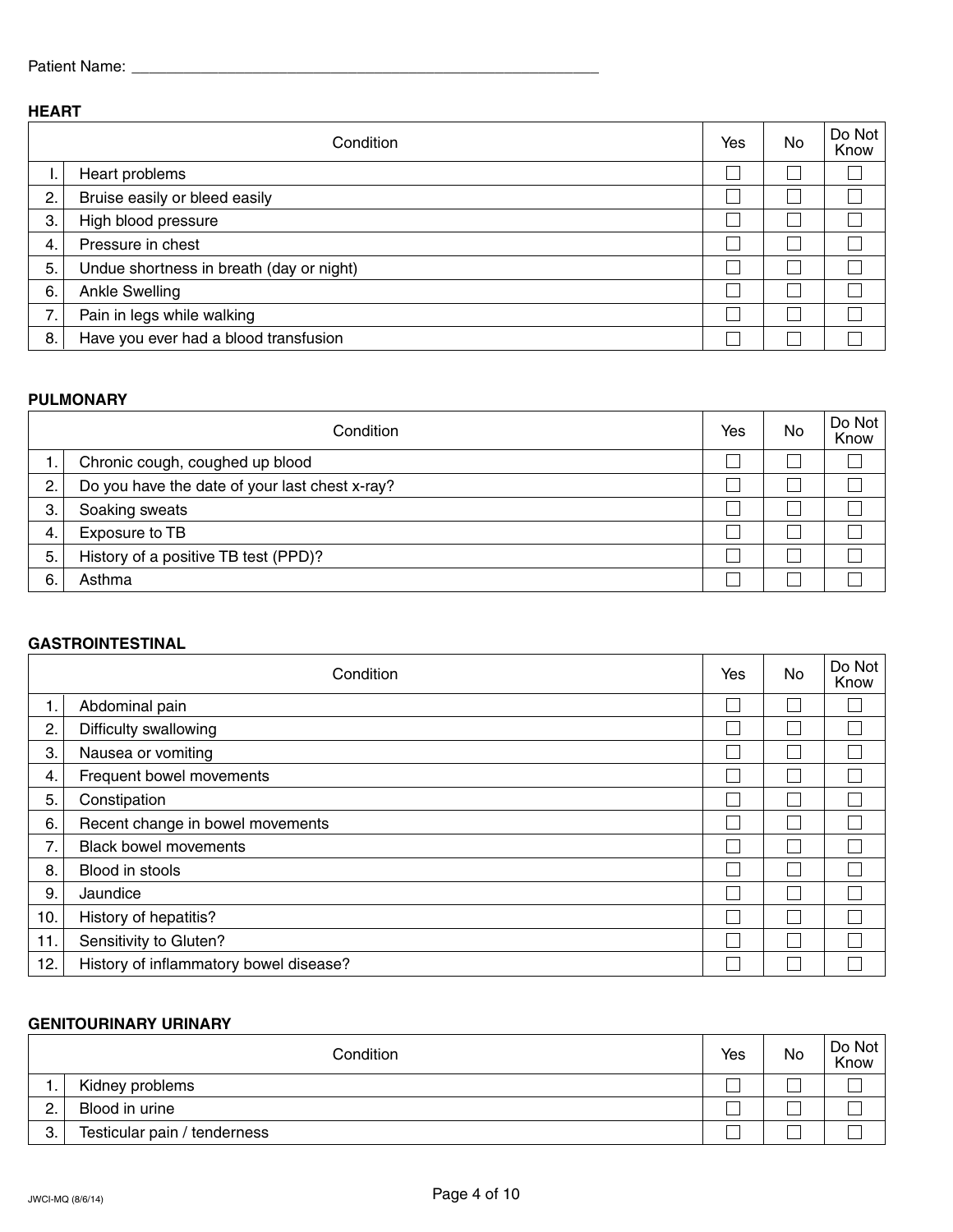# **MUSCULOSKELETAL / IMMUNE**

|    | Condition                                            |  | No. | Do Not<br>Know |
|----|------------------------------------------------------|--|-----|----------------|
| 1. | Joint pain / arthritis                               |  |     |                |
| 2. | Back or bone pain                                    |  |     |                |
| 3. | Numbness or tingling of hands or feet                |  |     |                |
| 4. | Muscle pain or weakness, sore muscles                |  |     |                |
| 5. | Muscle spasms                                        |  |     |                |
| 6. | History of autoimmune disease                        |  |     |                |
| 7. | Abnormal antibody tests?                             |  |     |                |
| 8. | Immune problems                                      |  |     |                |
| 9. | Color changes in fingers / toes (white, blue or red) |  |     |                |

<u> 1989 - Johann Barbara, martxa alemaniar a</u>

# **NEUROLOGIC**

|     | Condition                                                                      | Yes | No | Do Not<br>Know |
|-----|--------------------------------------------------------------------------------|-----|----|----------------|
| 1.  | Excessive worry                                                                |     |    |                |
| 2.  | Excessive depression                                                           |     |    |                |
| 3.  | Nervous disorders                                                              |     |    |                |
| 4.  | Slowed thinking, decreased concentration or decreased memory (out of ordinary) |     |    |                |
| 5.  | <b>Seizures</b>                                                                |     |    |                |
| 6.  | Tremors                                                                        |     |    |                |
| 7.  | <b>Strokes</b>                                                                 |     |    |                |
| 8.  | Trans Ischemic Attack (TIA)                                                    |     |    |                |
| 9.  | Changes in your vision                                                         |     |    |                |
| 10. | Problems with bowel / bladder control                                          |     |    |                |
| 11. | Unsteady walking                                                               |     |    |                |
| 12. | Loss of balance                                                                |     |    |                |
| 13. | Headaches                                                                      |     |    |                |

# **Habits**

|    | Condition                                                                                |
|----|------------------------------------------------------------------------------------------|
| 1. | Alcohol intake: $\Box$ Yes $\Box$ No                                                     |
|    | Indicate next to each the amount of drinks and Frequency- i.e. Daily, Weekly or Monthly. |
|    | 1. Beer                                                                                  |
|    | 2. Wine                                                                                  |
|    | 3. Whiskey                                                                               |
|    | 4. Other                                                                                 |
| 2. | Smoking: Cigarettes _________<br>packs                                                   |
| 3. | Intravenous Drug use?<br>No<br>Yes                                                       |
| 4. | Other Drug use? (such as freebase cocaine)<br>Yes<br>No                                  |
| 5. | No<br>Exercise<br>Yes                                                                    |
|    | If yes, type and frequency?                                                              |
|    |                                                                                          |
|    |                                                                                          |
|    |                                                                                          |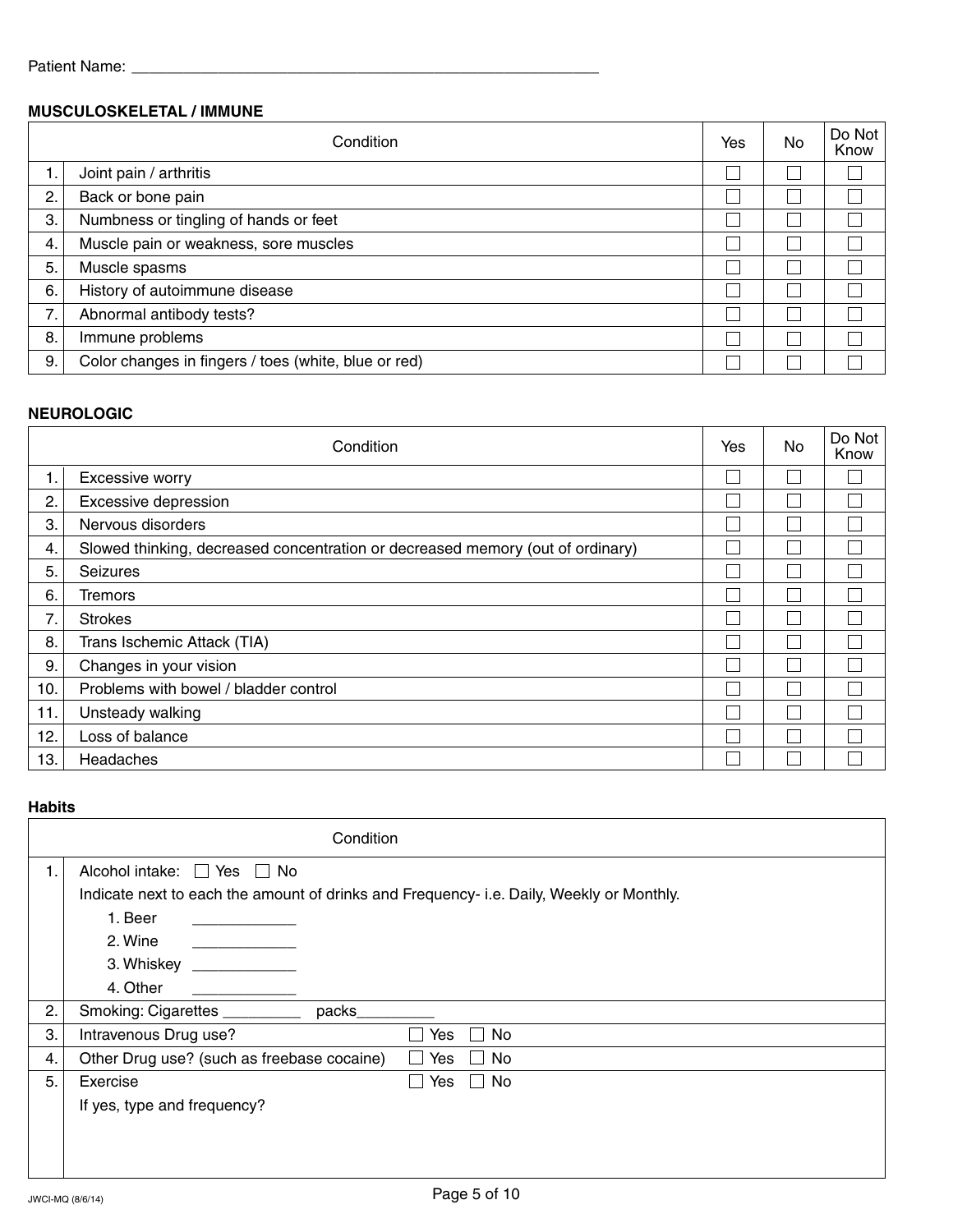# **Past Surgeries (Operations):**

Please list in chronological order

| <b>DATE</b> | <b>TYPE OF OPERATION</b> | <b>REASON FOR SURGERY</b> | <b>HOSPITAL</b> | <b>DOCTOR</b> |
|-------------|--------------------------|---------------------------|-----------------|---------------|
|             |                          |                           |                 |               |
|             |                          |                           |                 |               |
|             |                          |                           |                 |               |

## **Other Hospitalizations:**

Please list in chronological order

| <b>DATE</b> | <b>TYPE</b> | <b>HOSPITAL</b> | <b>DOCTOR</b> |
|-------------|-------------|-----------------|---------------|
|             |             |                 |               |
|             |             |                 |               |
|             |             |                 |               |

Please list any medications / herbs / supplements you are taking, date that you started and the date you discontinued (if applicable).

| Pain Pills:                                                                                                                                    |
|------------------------------------------------------------------------------------------------------------------------------------------------|
|                                                                                                                                                |
| Tranquilizers:                                                                                                                                 |
|                                                                                                                                                |
| <b>Sleeping Pills:</b>                                                                                                                         |
|                                                                                                                                                |
| Antibiotics (recently):                                                                                                                        |
|                                                                                                                                                |
| High blood pressure medicine / water pills:                                                                                                    |
|                                                                                                                                                |
| Medicine for cholesterol control:                                                                                                              |
|                                                                                                                                                |
| Over the counter / non-prescription drugs / nutritional supplements (i.e. Aspirin, Tylenol, Motrin, Aleve, Vitamins, Diet Pills, herbs, etc.): |
|                                                                                                                                                |
|                                                                                                                                                |
|                                                                                                                                                |
| Other Medications:                                                                                                                             |
|                                                                                                                                                |
|                                                                                                                                                |
|                                                                                                                                                |
|                                                                                                                                                |
|                                                                                                                                                |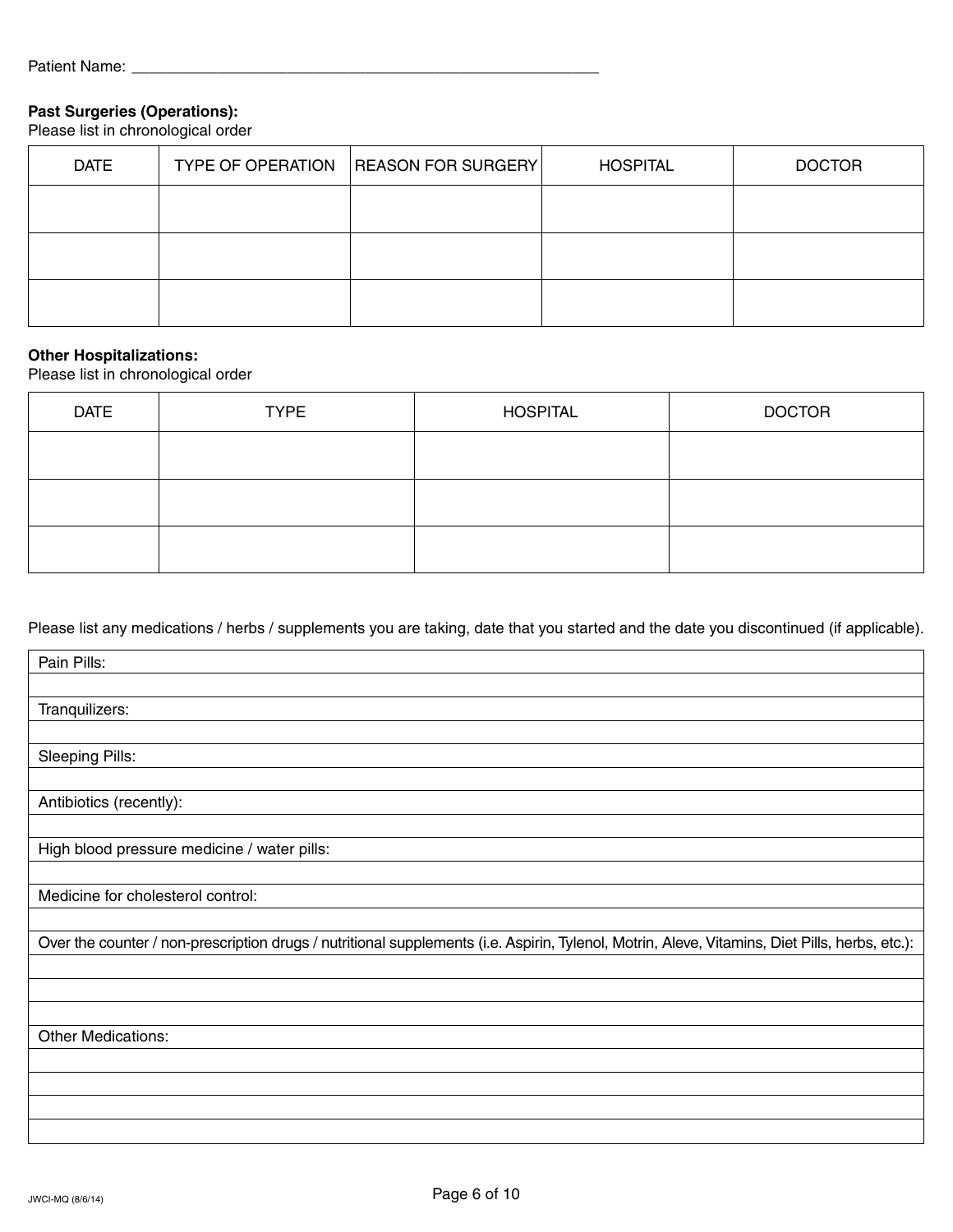# **Family History**

| <b>RELATION</b> | AGE | STATE OF HEALTH | IF DECEASED - CAUSE OF DEATH | AGE AT<br><b>DEATH</b> |
|-----------------|-----|-----------------|------------------------------|------------------------|
| Father          |     |                 |                              |                        |
| Mother          |     |                 |                              |                        |
| Spouse          |     |                 |                              |                        |
| <b>Brothers</b> |     |                 |                              |                        |
|                 |     |                 |                              |                        |
|                 |     |                 |                              |                        |
| Sisters         |     |                 |                              |                        |
|                 |     |                 |                              |                        |
|                 |     |                 |                              |                        |
| Children        |     |                 |                              |                        |
|                 |     |                 |                              |                        |
|                 |     |                 |                              |                        |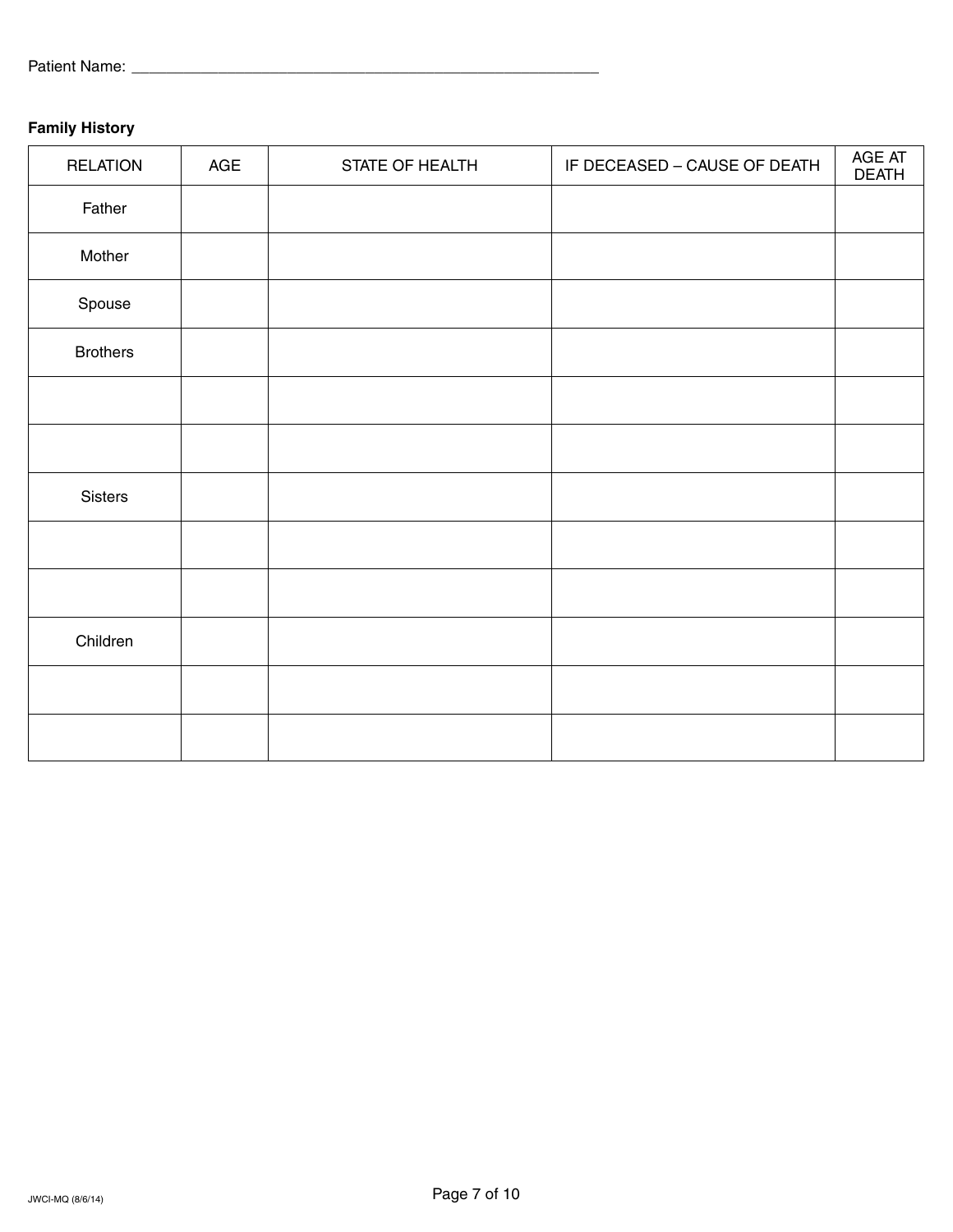## **Fitzpatrick Skin-Type Genetic Disposition**

| <b>Score</b>                                               | 0                          |                        | 2                              | 3                     | 4                               |
|------------------------------------------------------------|----------------------------|------------------------|--------------------------------|-----------------------|---------------------------------|
| What is the<br>color of your eyes?                         | Light blue,<br>Grey, Green | Blue, Grey or<br>Green | <b>Blue</b>                    | Dark Brown            | <b>Brownish</b><br><b>Black</b> |
| What is the natural color of<br>your hair?                 | <b>Sandy red</b>           | <b>Blond</b>           | Chestnut /<br>Dark Blond       | Dark Brown            | <b>Black</b>                    |
| What is the color of your skin<br>(non sun-exposed areas)? | <b>Reddish</b>             | <b>Very Pale</b>       | Pale with<br><b>Beige tint</b> | Light<br><b>Brown</b> | Dark Brown                      |
| Do you have freckles on<br>unexposed areas?                | <b>Many</b>                | <b>Several</b>         | <b>Few</b>                     | Incidental            | <b>None</b>                     |

# **Reaction to Sun Exposure**

| <b>Score</b>                                                     | $\bf{0}$                                   |                                             | $\mathbf{2}$                              | 3              | 4                          |
|------------------------------------------------------------------|--------------------------------------------|---------------------------------------------|-------------------------------------------|----------------|----------------------------|
| What happens when you stay<br>in the sun too long?               | Painful redness,<br>blistering,<br>peeling | <b>Blistering</b><br>followed by<br>peeling | Burns sometimes<br>followed by<br>peeling | Rare burns     | Never had<br>burns         |
| To what degree do you turn<br>brown?                             | Hardly or not<br>at all                    | Light color tan                             | Reasonable tan                            | Tan very easy  | Turn dark<br>brown quickly |
| Do you turn brown within<br>several hours after sun<br>exposure? | <b>Never</b>                               | <b>Seldom</b>                               | <b>Sometimes</b>                          | <b>Often</b>   | <b>Always</b>              |
| How does your face react to<br>the sun?                          | Very sensitive                             | <b>Sensitive</b>                            | <b>Normal</b>                             | Very resistant | Never had a<br>problem     |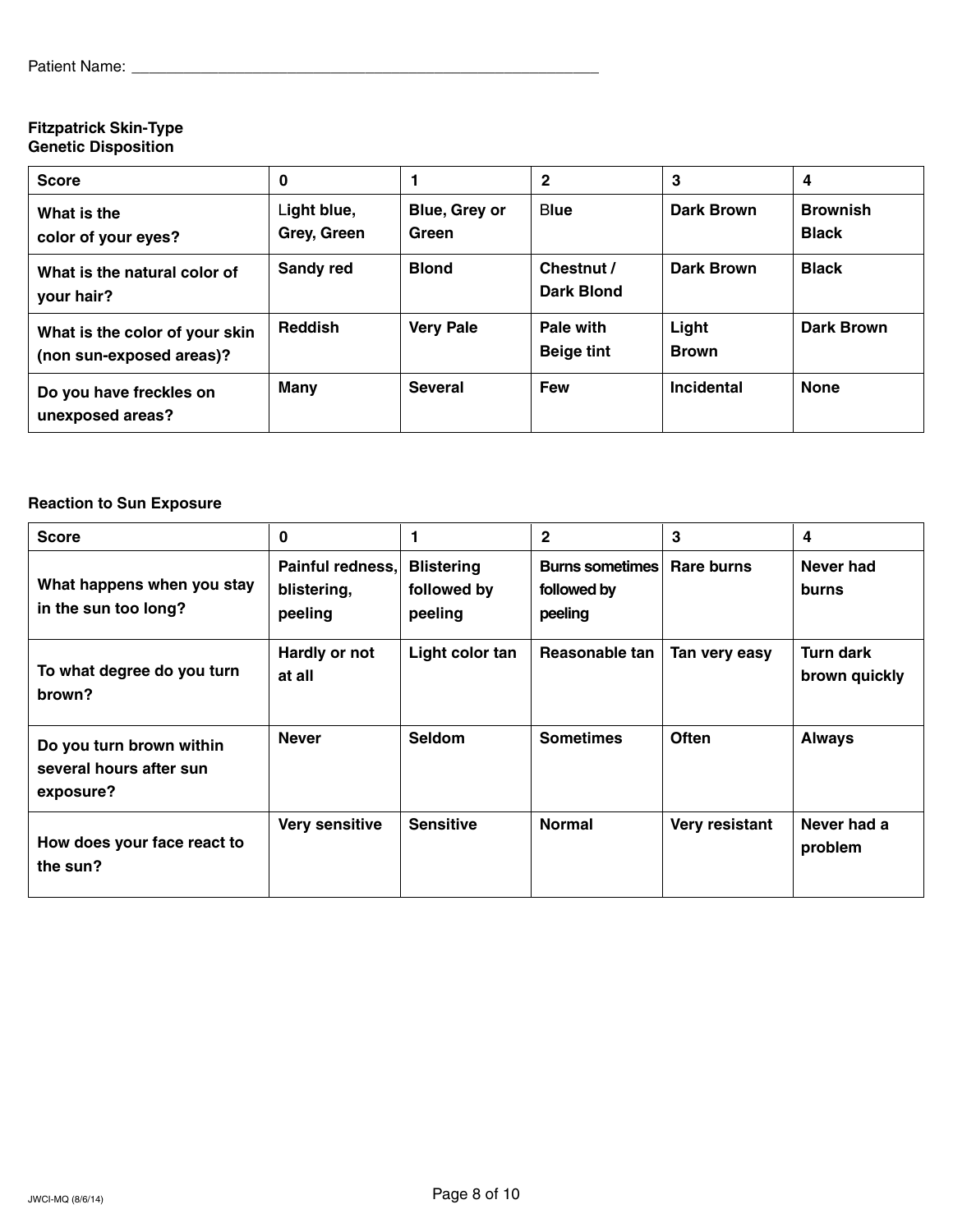# **Fitzpatrick Classification Scale**

| <b>Skin</b><br><b>Type</b> | <b>Skin Color</b>                                         | <b>Characteristics</b>              |
|----------------------------|-----------------------------------------------------------|-------------------------------------|
|                            | White; very fair; red or blond hair; blue eyes: freckles  | Always burns, never tans            |
| П                          | White; fair; red or blond hair; blue, hazel or green eyes | Usually burns, tans with difficulty |
| III                        | Cream white; fair with any eye or hair color; very common | Sometimes mild burn, gradually tans |
| IV                         | Brown; typical Mediterranean caucasian skin               | Rarely burns, tans with ease        |
|                            | Dark Brown; mid-eastern skin types                        | Very rarely burns, tans very easily |
| VI                         | <b>Black</b>                                              | Never burns, tans very easily       |